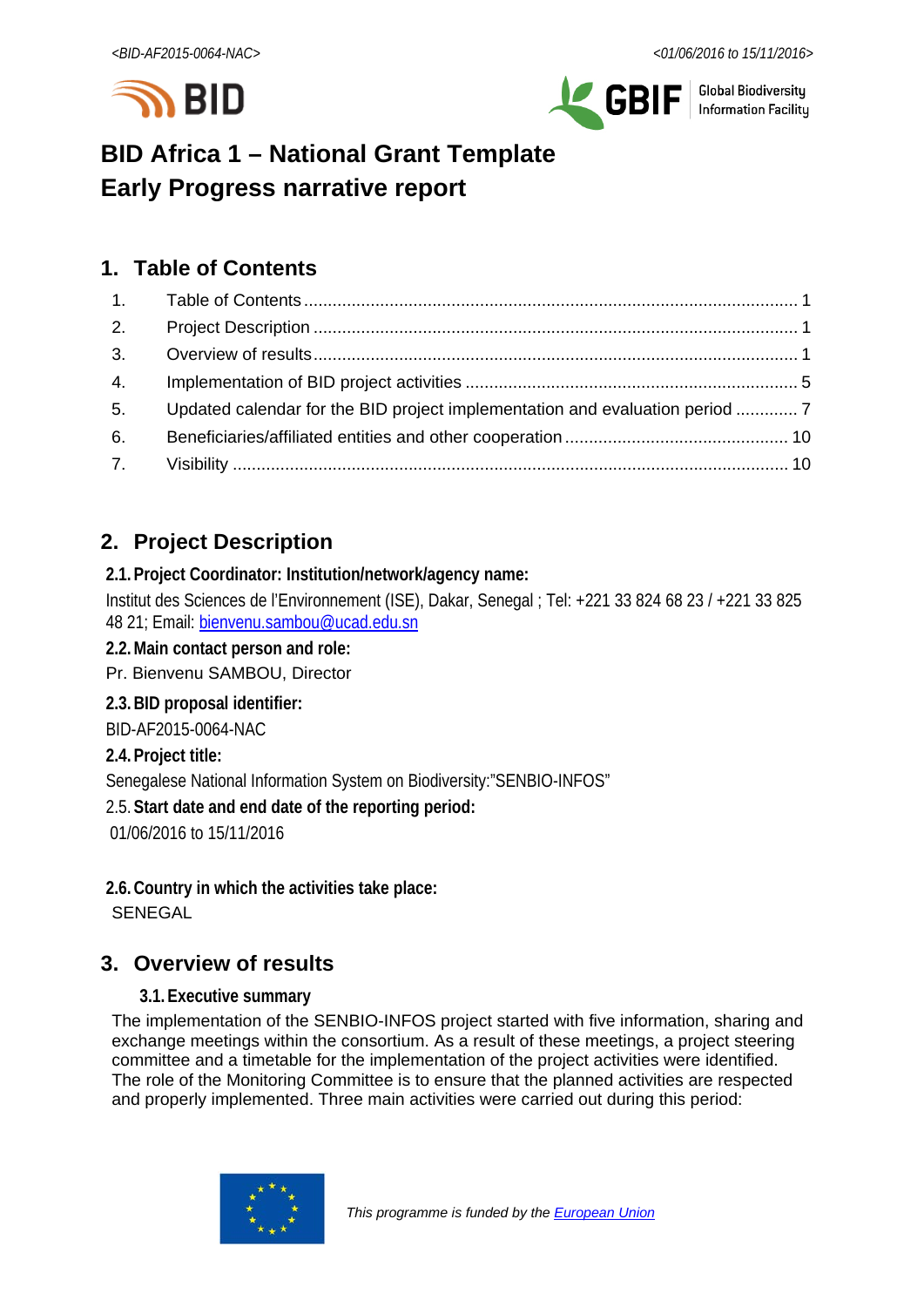



- Participation of Senegal in the Kigali Capacity Building Workshop organized by GBIF as part of the Biodiversity for Development Information Program (BID). Dr Fatimata Niang Diop, Project Assistant attended the workshop.

- The organization of a national workshop to launch the project on 27 October 2016, which enabled the consortium to share the objectives of the project with all national stakeholders involved in the conservation or enhancement of biodiversity. 102 participants attended this workshop which was also an opportunity to present a proposal for national agreement, which will be signed by the various stakeholders wishing to share and exchange their information on biodiversity. The agreement is circulating between the various institutions for its validation.

- The organization of a training workshop which brought together 23 participants for 3 days. This workshop is part of the restitution of the capacity building workshop held in Kigali. It has thus strengthened the capacities of the project stakeholders in digitization, data cleaning and publication.

| <b>Expected milestones/activities</b>                                                                                                                               | Completed?<br>Yes/No | <b>Explanatory notes</b>                                                                                                                          | Sources of<br>verification |
|---------------------------------------------------------------------------------------------------------------------------------------------------------------------|----------------------|---------------------------------------------------------------------------------------------------------------------------------------------------|----------------------------|
| Completed capacity self-assessment<br>questionnaire for national biodiversity<br>information facilities<br>(www.qbif.org/resource/82277).                           | Yes                  | Capacity self-assessment<br>questionnaire has been fill out<br>by the coordinator                                                                 | <b>GBIF</b> reports        |
| At least three national data publishing<br>institutions are registered with GBIF org<br>For registered data publishers see:<br>http://www.qbif.org/publisher/search | Yes                  | The information are waiting for<br>endorsement                                                                                                    |                            |
| At least one person from the project team<br>has completed the certification process<br>following the first BID Capacity Enhancement<br>workshop                    | Yes                  | The project assistant has<br>participated in the first BID<br><b>Capacity Enhancement</b><br>workshop held in Kigali from<br>21-26 august 2016.   | <b>GBIF</b> reports        |
| Knowledge dissemination activities have<br>been scheduled following the first BID<br>Capacity Enhancement workshop                                                  | Yes                  | A training session on<br>Knowledge from the first BID<br><b>Capacity Enhancement</b><br>workshop has been held from<br>2-4 november 2016 in Dakar | Report<br><b>Pictures</b>  |

#### **3.2.Progress against expected milestones:**

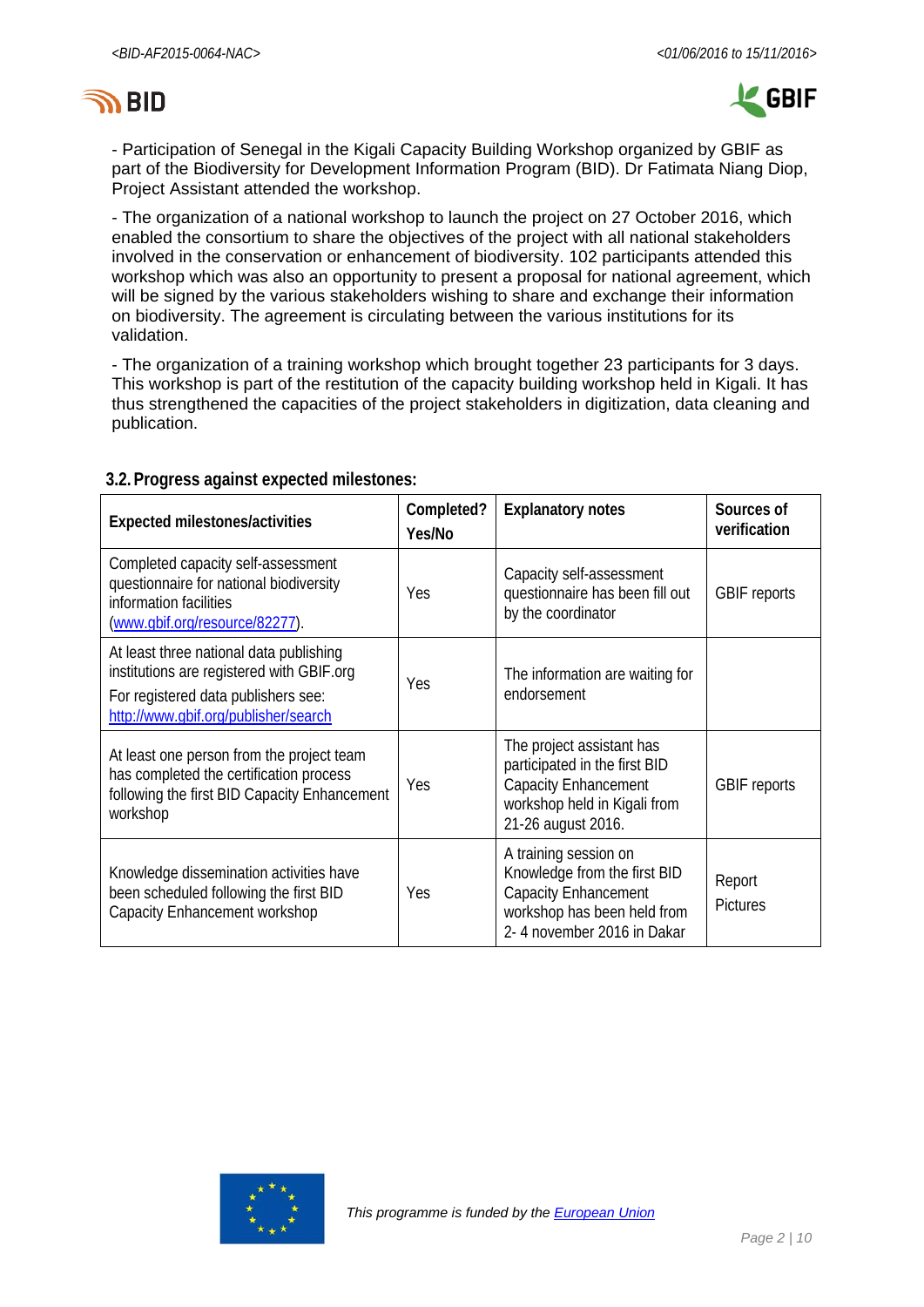



## **3.3.Datasets published on GBIF.org**

| Dataset title                   | Publishing<br>institution                                                | DOI or<br><b>URL/Planned</b><br>hosting<br>institution | Date/expected<br>date of<br>publication | <b>Explanatory notes</b>                                                                                                                        |  |  |  |  |  |  |  |  |
|---------------------------------|--------------------------------------------------------------------------|--------------------------------------------------------|-----------------------------------------|-------------------------------------------------------------------------------------------------------------------------------------------------|--|--|--|--|--|--|--|--|
| Plant species                   | ISE, BV, CSE,<br>DEFCCS, DAMCP,<br>DPN, ISRA                             | <b>ISE</b>                                             | From march<br>2017                      | It is difficult at this stage to give a<br>date because data numerisation and<br>publication have been planned from<br>march 2017 to june 2018. |  |  |  |  |  |  |  |  |
| Invertebrates                   | IFAN, BA, DAMCP,<br><b>Institut Pasteur</b>                              | <b>ISE</b>                                             | From march<br>2017                      | It is difficult at this stage to give a<br>date because data numerisation and<br>publication have been planned from<br>march 2017 to june 2018. |  |  |  |  |  |  |  |  |
| Fishes                          | DAMCP, DPM,<br>CRODT, DPN,<br>ANA, IFAN, BA,<br><b>IUPA</b>              | <b>ISE</b>                                             | From march<br>2017                      | It is difficult at this stage to give a<br>date because data numerisation and<br>publication have been planned from<br>march 2017 to june 2018. |  |  |  |  |  |  |  |  |
| Amphibians                      | BA, DPN, DAMCP,<br>DEFCCS, IFAN                                          | <b>ISE</b>                                             | From march<br>2017                      | It is difficult at this stage to give a<br>date because data numerisation and<br>publication have been planned from<br>march 2017 to june 2018. |  |  |  |  |  |  |  |  |
| Reptiles                        | BA, IFAN, DPN,<br>DEFCCS, DAMCP                                          | <b>ISE</b>                                             | From march<br>2017                      | It is difficult at this stage to give a<br>date because data numerisation and<br>publication have been planned from<br>march 2017 to june 2018. |  |  |  |  |  |  |  |  |
| <b>Birds</b>                    | DPN, DEFCCS,<br>DAMCP, DBA,<br>IFAN, ISE, WIA,<br>BA, Birdlife           | <b>ISE</b>                                             | From march<br>2017                      | It is difficult at this stage to give a<br>date because data numerisation and<br>publication have been planned from<br>march 2017 to june 2018. |  |  |  |  |  |  |  |  |
| Mammals                         | DPN, IFAN,<br>DAMCP, ISE,<br>EISMV, DEFCCS,<br>ΒA                        | <b>ISE</b>                                             | From march<br>2017                      | It is difficult at this stage to give a<br>date because data numerisation and<br>publication have been planned from<br>march 2017 to june 2018. |  |  |  |  |  |  |  |  |
| Bacteria, fungi,<br>and viruses | BA, BV, FMPOS,<br><b>ISRA</b>                                            | <b>ISE</b>                                             | From march<br>2017                      | It is difficult at this stage to give a<br>date because data numerisation and<br>publication have been planned from<br>march 2017 to june 2018. |  |  |  |  |  |  |  |  |
| Aquatic<br>ecosystems           | DPM, DPN,<br>DAMCP, CSE,<br>CRODT, IFAN, BA,<br>DGPRE, ISRA,<br>WIA, ISE | <b>ISE</b>                                             | From march<br>2017                      | It is difficult at this stage to give a<br>date because data numerisation and<br>publication have been planned from<br>march 2017 to june 2018. |  |  |  |  |  |  |  |  |
| Terrestrial<br>ecosystems       | DPN, DPM,<br>DAMCP, DEFCCS,<br>ISE, CSE, ISRA,<br>DIREL, BA              | <b>ISE</b>                                             | From march<br>2017                      | It is difficult at this stage to give a<br>date because data numerisation and<br>publication have been planned from<br>march 2017 to june 2018. |  |  |  |  |  |  |  |  |

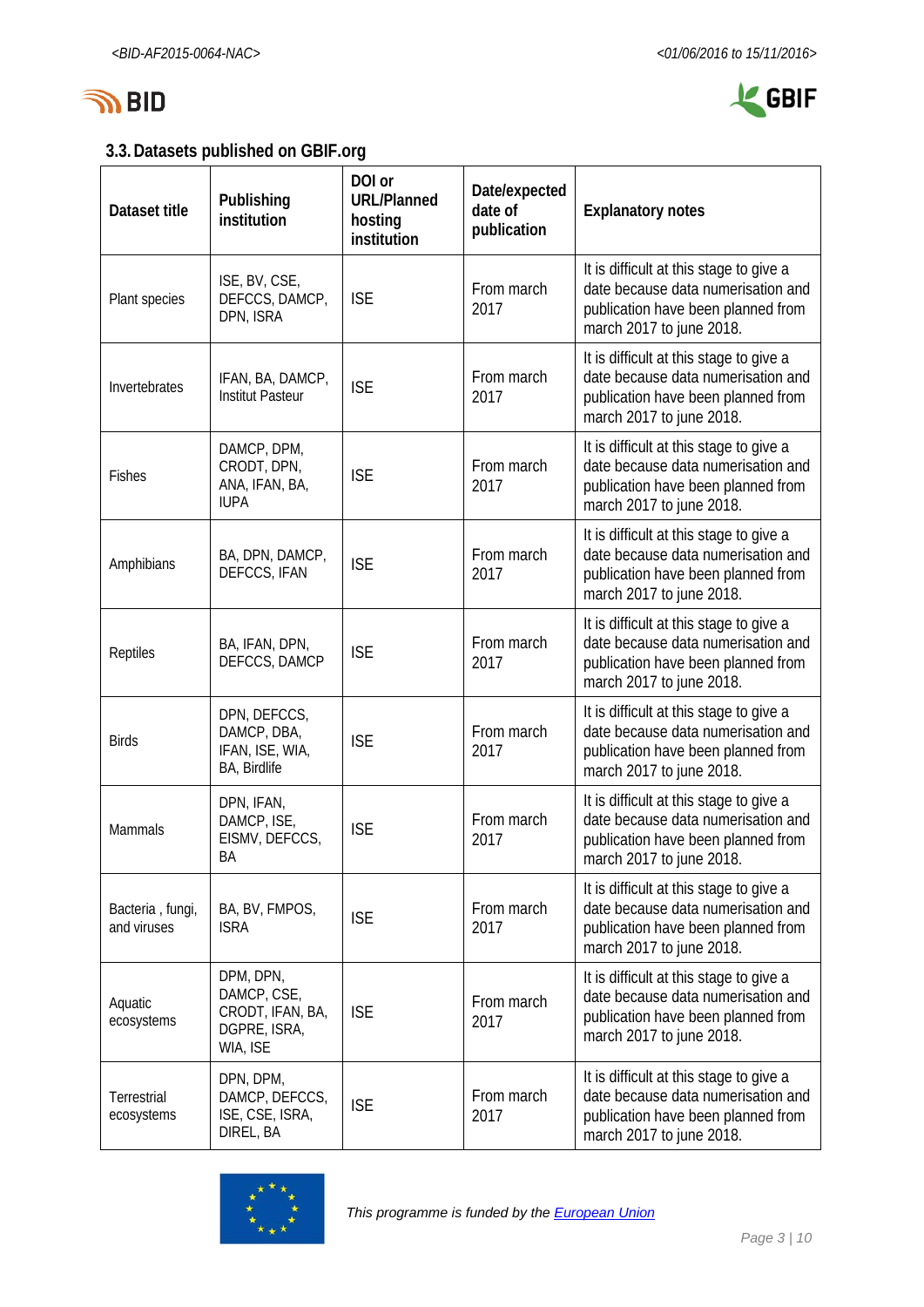



### **3.4.Examples of use of biodiversity data available through GBIF**

| <b>Dataset</b>                  | Data user                                                                                                                     | Data used                                                                               | Date/time<br>frame    | Sources of<br>verification | <b>Notes</b> |
|---------------------------------|-------------------------------------------------------------------------------------------------------------------------------|-----------------------------------------------------------------------------------------|-----------------------|----------------------------|--------------|
| Plant species                   | Ministries of<br>Environment<br>and<br>agriculture,<br>Universities,<br>National<br>Agency of<br>statistics and<br>demography | Threatened, invasive,<br>endemic, medicinal plants                                      | From<br>march<br>2017 | Reports                    |              |
| Invertebrates                   | Ministry of<br>Environment<br>Universities,<br>National<br>Agency of<br>statistics and<br>demography,                         | Insectes, molluscs,                                                                     | From<br>march<br>2017 | Reports                    |              |
| Fishes                          | Ministries of<br>environment<br>and fisheries,<br>Universities,<br>National<br>Agency of<br>statistics and<br>demography,     | Threatened fishes                                                                       | From<br>march<br>2017 | Reports                    |              |
| Amphibians                      | Universities,<br>Ministry of<br>environment                                                                                   | unknown                                                                                 | From<br>march<br>2017 | Reports                    |              |
| Reptiles                        | Universities,<br>Ministry of<br>environment                                                                                   | Threatened reptiles<br>(crocodiles, snakes)                                             | From<br>march<br>2017 | Reports                    |              |
| <b>Birds</b>                    | Ministry of<br>environment,<br>Universities,<br><b>NGO</b>                                                                    | Migratory, threatened,<br>endemic and pest birds                                        | From<br>march<br>2017 | Reports                    |              |
| Mammals                         | Ministry of<br>environment,<br>Universities,<br><b>NGO</b>                                                                    | Threatened and endemic<br>mammals                                                       | From<br>march<br>2017 | Reports                    |              |
| Bacteria, fungi,<br>and viruses | Universities,<br>Ministries of<br>health and<br>environment                                                                   | Pathogenic bacteria, and<br>viruses;<br>Number of fungi in Senegal,<br>edible mushrooms | From<br>march<br>2017 | Reports                    |              |

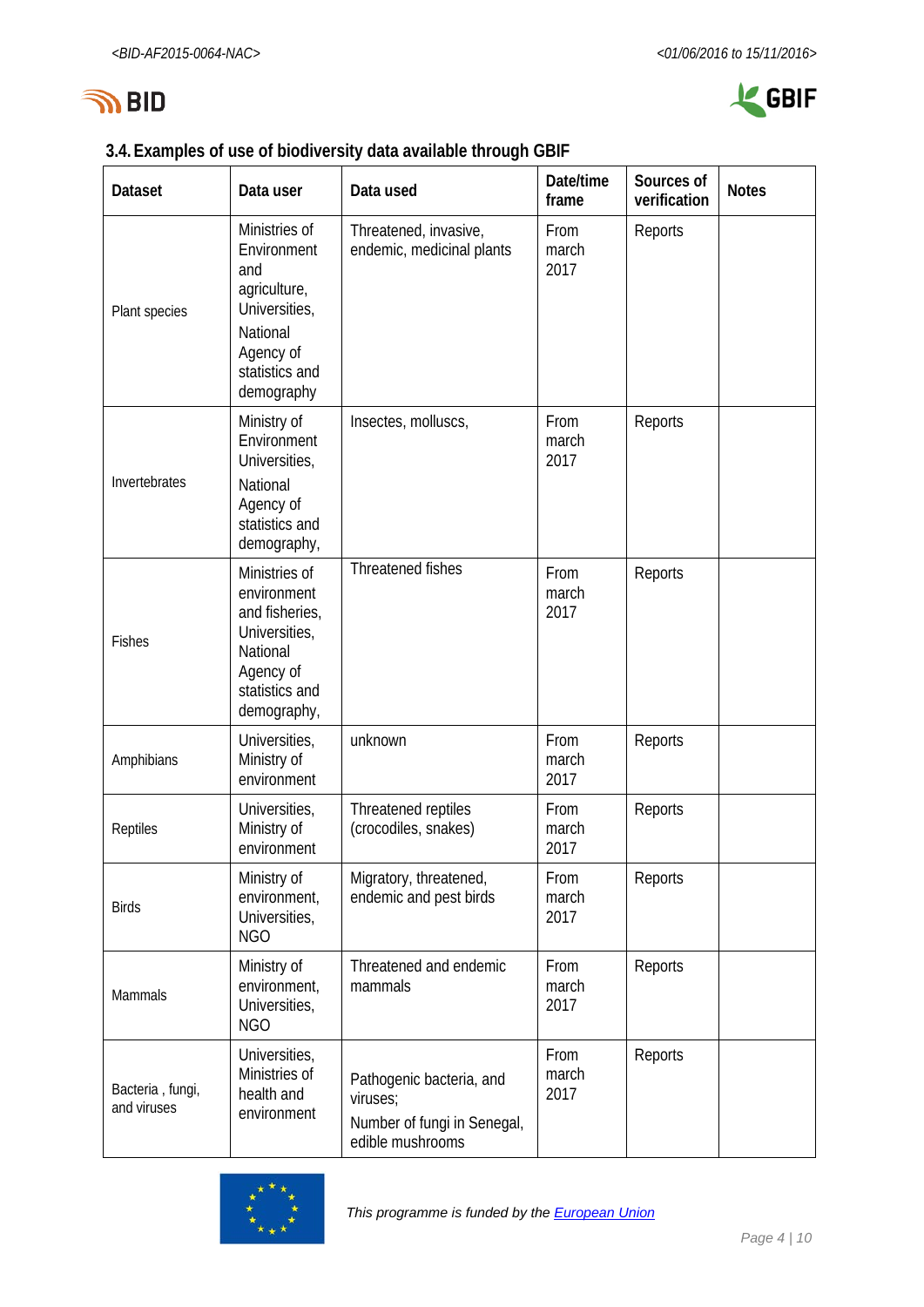



| Aquatic<br>ecosystems     | Ministry of<br>Environment,<br><b>Universities</b><br>and NGO | Wetlands, costal<br>ecosystems, mangroves                                 | <b>From</b><br>march<br>2017 | Reports |  |
|---------------------------|---------------------------------------------------------------|---------------------------------------------------------------------------|------------------------------|---------|--|
| Terrestrial<br>ecosystems | Ministry of<br>Environment,<br><b>Universities</b><br>and NGO | Savanna, gallery forest,<br>shrub, dry forest, agricultural<br>ecosystems | From<br>march<br>2017        | Reports |  |

## **3.5.Events organized as part of the project**

| <b>Full title</b>                                                                          | Organizing<br>institution                                                                          | <b>Dates</b> | Number of<br>participants | Sources of<br>verification |
|--------------------------------------------------------------------------------------------|----------------------------------------------------------------------------------------------------|--------------|---------------------------|----------------------------|
| First consortium<br>coordination meeting                                                   | ISE, Maths Infos,<br>CSE, DAMCP,<br>DEFCCS, BA                                                     | 18/05/2016   | 12                        | Report                     |
| Consortium meeting                                                                         | ISE, DPN, Maths<br>Infos, IFAN, CSE,<br>DAMCP,<br>DEFCCS, BA                                       | 03/08/2016   | 15                        | Report                     |
| Consortium meeting                                                                         | ISE, DPN,<br>DAMCP, CSE,<br>Maths Infos, BA                                                        | 24/10/2016   | 08                        | Report                     |
| National launch<br>workshop                                                                | ISE, DPN, Maths<br>Infos, IFAN, CSE,<br>DAMCP,<br>DEFCCS, BA                                       | 27/10/2016   | 102                       | Report<br><b>Pictures</b>  |
| Training session on<br>knowledge from the<br>first BID Capacity<br>Enhancement<br>workshop | ISE, DPN, Maths<br>Infos, IFAN, CSE,<br>DAMCP,<br>DEFCCS, BA,<br>ISRA, IUPA,<br>CNRF, NCD,<br>DPM, | 2-4/11/2016  | 23                        | Report<br>Picture          |

# <span id="page-4-0"></span>**4. Implementation of BID project activities**

#### **4.1.Goal 1: Establish or strengten national biodiversity information facility**

#### *Activity 1 :* **Stakeholders network building**

A national workshop has been organized with all national relevant biodiversity stakeholders and a draft of national agreement on biodiversity data mobilization has been shared.

#### **Sources of verification**

- Meeting report
- Proposal of agreement

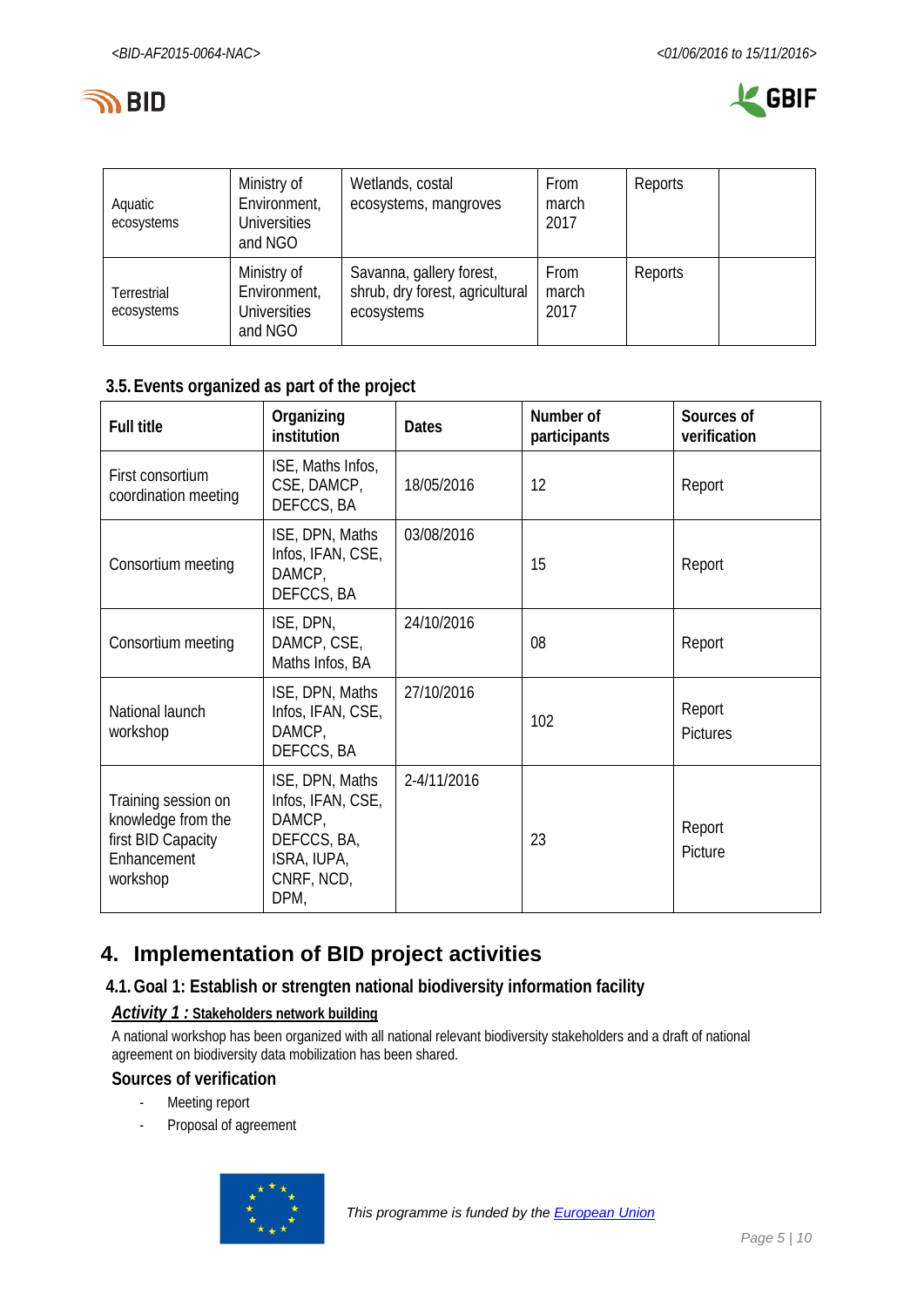



#### *Activity 2 : Stakeholders training*

A workshop on biodiversity data digitization, cleaning and publication has been organized **Sources of verification** Report and pictures

*Activity 3 : Database building*

No results yet

#### **4.2.Goal 2: Increase available biodiversity data, within and beyond the grant period**

#### *Activity 1 : Online biodiversity database*

No result yet

*Activity 2 : Biodiversity information reporting*

No result yet

*Activity 3 : CHM implementation*

No result yet

*Activity 4 : Linking SENBIO-INFOS to CHM*

No result yet

#### *Activity 5 : Linking SENBIO-INFOS to GBIF*

No result yet

**4.3.Goal 3: Apply biodversity data in response to naional priorities**

#### *Activity 1 : Biodiversity knowledge enhancement*

No result yet

*Activity 2 : Awareness raising*

No result yet

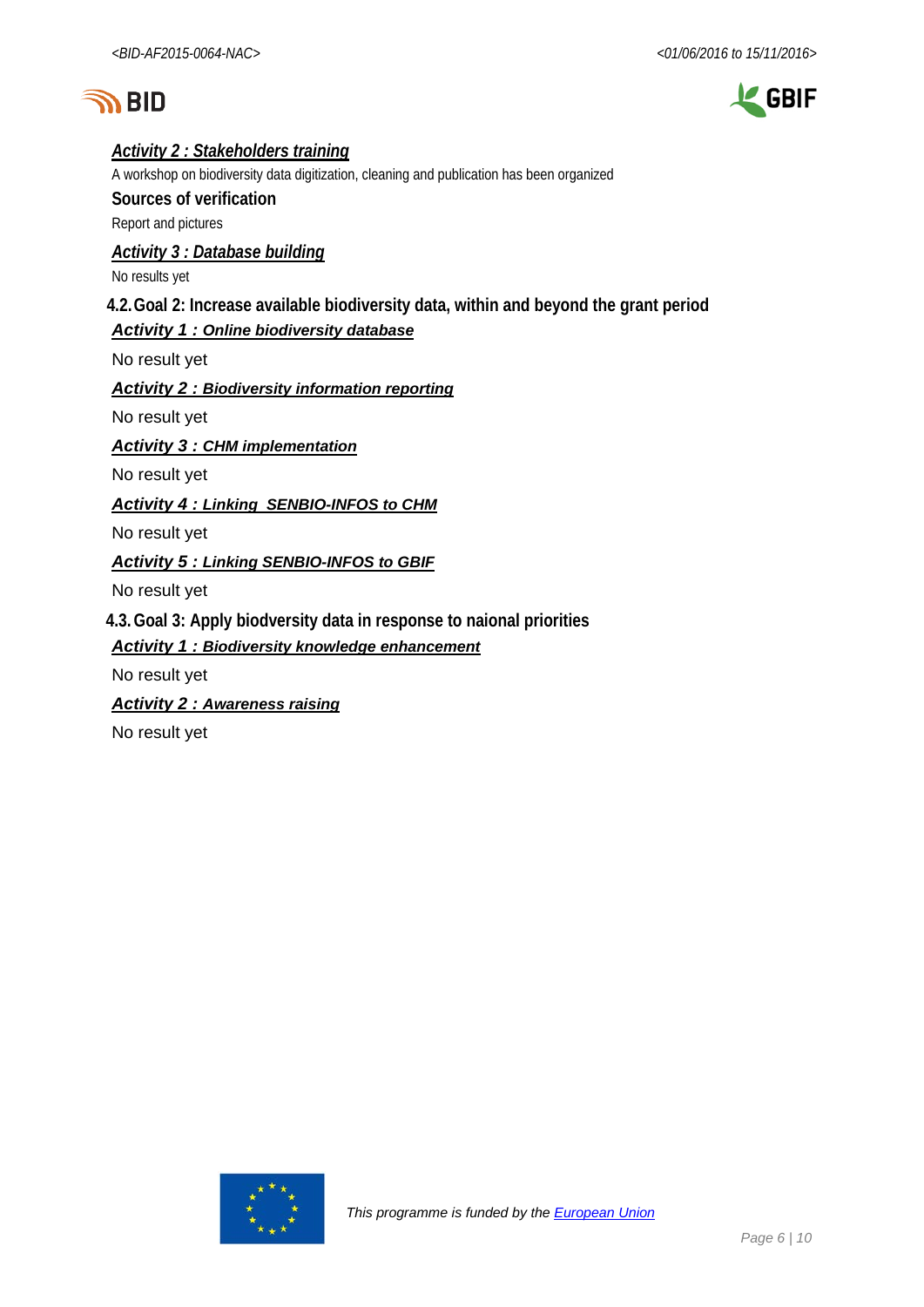



## **5. Updated calendar for the BID project implementation and evaluation period**

*The calendar should be completed in the same way as in the Full Project Proposal, but should include any expected changes. Provide reasons for any expected changes in section 5.1 'Explanatory Notes'.*

<span id="page-6-0"></span>

| Implementation period (maximum 24 months, starting 1 June 2016 at the earliest) |              |                |                |                |                 |   |                |   |              |              |              |   |  |                 |  |              |                                                                              |                    |                    |  |  |                                                                                                                                                                                                                                                                          |
|---------------------------------------------------------------------------------|--------------|----------------|----------------|----------------|-----------------|---|----------------|---|--------------|--------------|--------------|---|--|-----------------|--|--------------|------------------------------------------------------------------------------|--------------------|--------------------|--|--|--------------------------------------------------------------------------------------------------------------------------------------------------------------------------------------------------------------------------------------------------------------------------|
| Implementation period start date and end date<br>(04/07/2016) to 31/12/2018     |              |                |                |                |                 |   |                |   |              |              |              |   |  |                 |  |              |                                                                              |                    |                    |  |  |                                                                                                                                                                                                                                                                          |
| <b>Activity</b>                                                                 | $\mathbf{1}$ | $\overline{2}$ | $\mathfrak{Z}$ | $\overline{4}$ | $5\overline{)}$ | 6 | $\overline{7}$ | 8 |              |              |              |   |  |                 |  |              | 9   10   11   12   13   14   15   16   17   18   19   20   21   22   23   24 |                    |                    |  |  | <b>Notes</b>                                                                                                                                                                                                                                                             |
| BID Capacity Enhancement workshop 1                                             |              |                | X              |                |                 |   |                |   |              |              |              |   |  |                 |  |              |                                                                              |                    |                    |  |  |                                                                                                                                                                                                                                                                          |
| 6-month progress analysis                                                       |              |                |                |                |                 | X |                |   |              |              |              |   |  |                 |  |              |                                                                              |                    |                    |  |  |                                                                                                                                                                                                                                                                          |
| Mid-term evaluation & reporting                                                 |              |                |                |                |                 |   |                |   |              |              |              | X |  |                 |  |              |                                                                              |                    |                    |  |  |                                                                                                                                                                                                                                                                          |
| Biodiversity network building                                                   |              |                |                |                | X               | X | X              |   |              |              |              |   |  |                 |  |              |                                                                              |                    |                    |  |  |                                                                                                                                                                                                                                                                          |
| Stakeholder training                                                            |              |                |                |                |                 | Χ |                |   |              |              |              |   |  |                 |  |              |                                                                              |                    |                    |  |  | This workshop was the training of<br>trainers (responsible of<br>consortium members and others<br>data holders). Others workshops<br>will be organized during the<br>process of database building,<br>data digitization and publication,<br>a kind of learning by doing. |
| Workshops on database building, data digitalization and<br>publishing           |              |                |                |                |                 |   |                | X | $\mathsf{X}$ | $\mathsf{X}$ | $\mathsf{X}$ |   |  | $X$ $X$ $X$ $X$ |  | $\mathsf{X}$ | $X$ $X$                                                                      | $\pmb{\mathsf{X}}$ | $\pmb{\mathsf{X}}$ |  |  | Database building and data<br>digitalization is a long process<br>that's why several workshops will<br>be organized among the main<br>stakeholders and technicians                                                                                                       |
| Database building                                                               |              |                |                |                |                 |   | Χ              | X | X            |              |              |   |  |                 |  |              |                                                                              |                    |                    |  |  |                                                                                                                                                                                                                                                                          |

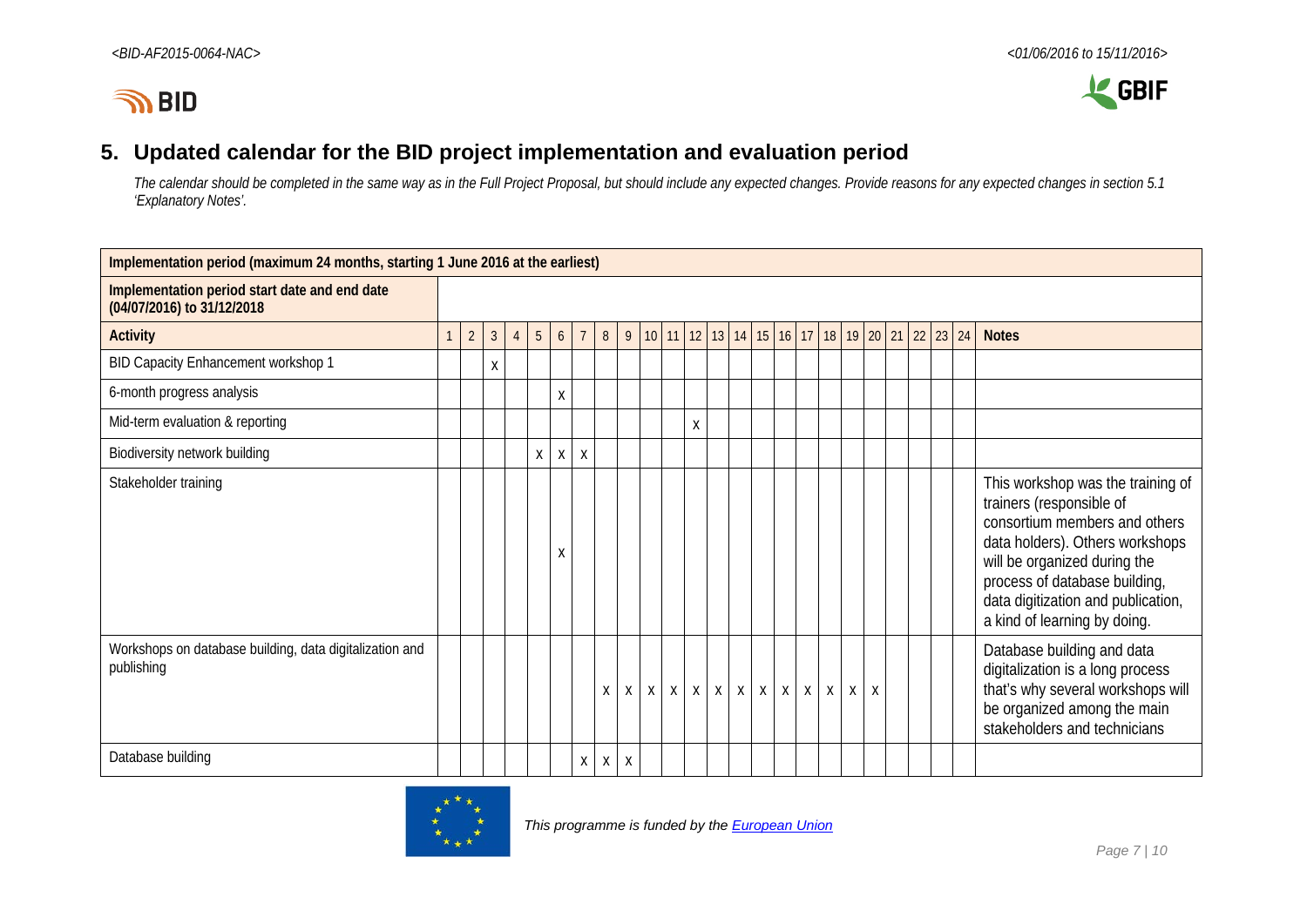| BID                                                                         |              |                |                |                |                 |   |                |                |   |                 |    |    |    |              |              |              |              |              |              |                   |              |                           |                    |                    |         |              |    |    | <b>GBIF</b>                                                                                                |
|-----------------------------------------------------------------------------|--------------|----------------|----------------|----------------|-----------------|---|----------------|----------------|---|-----------------|----|----|----|--------------|--------------|--------------|--------------|--------------|--------------|-------------------|--------------|---------------------------|--------------------|--------------------|---------|--------------|----|----|------------------------------------------------------------------------------------------------------------|
|                                                                             |              |                |                |                |                 |   |                |                |   |                 |    |    |    |              |              |              |              |              |              |                   |              |                           |                    |                    |         |              |    |    |                                                                                                            |
| Online biodiversity database                                                |              |                |                |                |                 |   |                |                |   |                 |    |    | Χ  | $\mathsf X$  | $\mathsf{X}$ | $\mathsf X$  | $\mathsf X$  | $\mathsf X$  | $\,$ X       | $\mathsf{X}$<br>X | $\mathsf{X}$ | $\boldsymbol{\mathsf{X}}$ | $\pmb{\mathsf{X}}$ | $\pmb{\mathsf{X}}$ | X       | $\mathsf{X}$ |    |    |                                                                                                            |
| Biodiversity information reporting                                          |              |                |                |                |                 |   |                |                |   |                 |    |    | X  | $\mathsf{X}$ | $\mathsf{X}$ | $\mathsf{X}$ | $\mathsf{X}$ | $\mathsf{X}$ | $\mathsf{X}$ | $\mathsf{X}$<br>Χ | $\mathsf{X}$ | X                         | X                  | X                  | Χ       | X            |    |    |                                                                                                            |
| CHM implementation                                                          |              |                |                |                |                 |   |                |                |   |                 |    |    |    | Χ            |              |              |              |              |              |                   |              |                           |                    |                    |         |              |    |    |                                                                                                            |
| Linking SENBIO-INFOS to CHM                                                 |              |                |                |                |                 |   |                |                |   |                 |    |    |    | Χ            |              |              |              |              |              |                   |              |                           |                    |                    |         |              |    |    |                                                                                                            |
| Linking SENBIO-INFOS to GBIF                                                |              |                |                |                |                 |   |                |                |   |                 |    |    |    |              | X            |              |              |              |              |                   |              |                           |                    |                    |         |              |    |    |                                                                                                            |
| Awareness raising                                                           |              |                |                |                |                 |   |                |                |   |                 |    |    |    |              | X            | $\mathsf{X}$ | $\mathsf{X}$ | $\mathsf{X}$ | $\mathsf{X}$ | $X$ $X$           |              | $X$ $X$                   |                    | $X$ $X$            | $X$ $X$ |              |    |    |                                                                                                            |
| Evaluation period (maximum 6 months, ending 31 December 2018 at the latest) |              |                |                |                |                 |   |                |                |   |                 |    |    |    |              |              |              |              |              |              |                   |              |                           |                    |                    |         |              |    |    |                                                                                                            |
| Evaluation period start date and end date (01/11/2016) to 31/12/2018        |              |                |                |                |                 |   |                |                |   |                 |    |    |    |              |              |              |              |              |              |                   |              |                           |                    |                    |         |              |    |    |                                                                                                            |
| <b>Activity</b>                                                             | $\mathbf{1}$ | $\overline{2}$ | 3 <sup>2</sup> | $\overline{4}$ | $5\phantom{.0}$ | 6 | $\overline{7}$ | $8\phantom{1}$ | 9 | 10 <sup>°</sup> | 11 | 12 | 13 | 14           | 15           |              | 16           | 17           | 18           | 19                | $20\,$       | 21                        |                    | 22                 | 23      | 24           | 25 | 26 | <b>Notes</b>                                                                                               |
| Early financial and narrative<br>reporting                                  |              |                |                |                |                 | X |                |                |   |                 |    |    |    |              |              |              |              |              |              |                   |              |                           |                    |                    |         |              |    |    |                                                                                                            |
| Midterm financial and narrative<br>reporting                                |              |                |                |                |                 |   |                |                |   |                 |    |    |    | Χ            |              |              |              |              |              |                   |              |                           |                    |                    |         |              |    |    |                                                                                                            |
| Final financial and narrative<br>reporting                                  |              |                |                |                |                 |   |                |                |   |                 |    |    |    |              |              |              |              |              |              |                   |              |                           |                    |                    |         |              |    | X  |                                                                                                            |
| Project evaluation                                                          |              |                |                |                |                 |   |                |                |   |                 |    |    |    |              |              |              |              |              |              |                   |              |                           |                    |                    |         |              |    |    | At the end of the<br>process of final reporting                                                            |
| Submission of a new project                                                 |              |                |                |                |                 |   |                |                |   |                 |    |    |    |              |              |              |              |              |              |                   |              |                           |                    | X                  | X       | Χ            |    |    | A bigger project will be<br>developed and<br>submitted to GBIF other<br>funders that will be<br>identified |

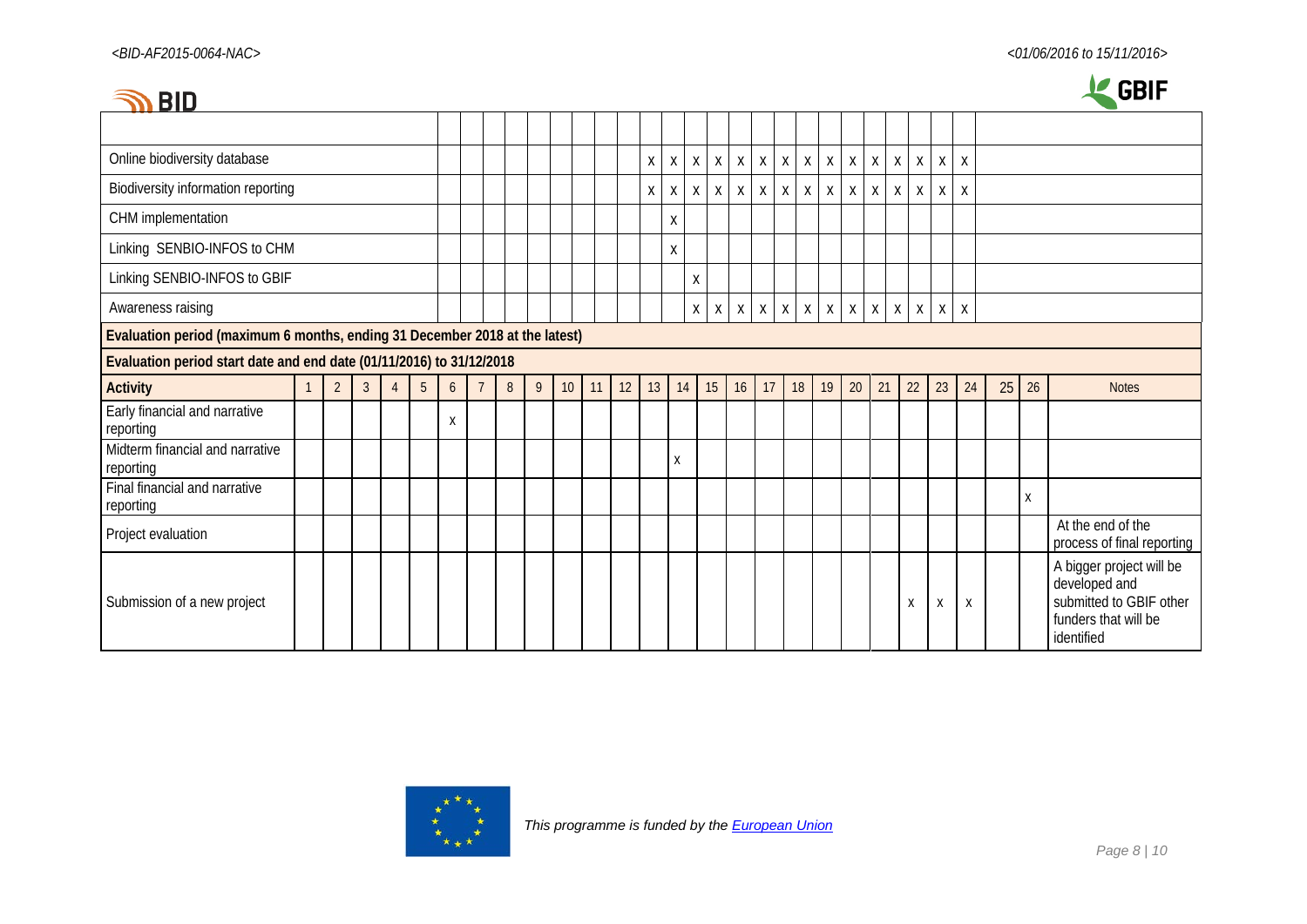

# LE GBIF

#### **5.1.Explanatory notes:**

- a) There is around one month delay on activities as planned in the project calendar. One of the main reasons is the delay on project contract signature.
- b) A workshop concerning a restitution of Kigali has been already held with the consortium members and others stakeholders. However, it is still planned to organized several workshops during the process of database building and data digitization and publication.